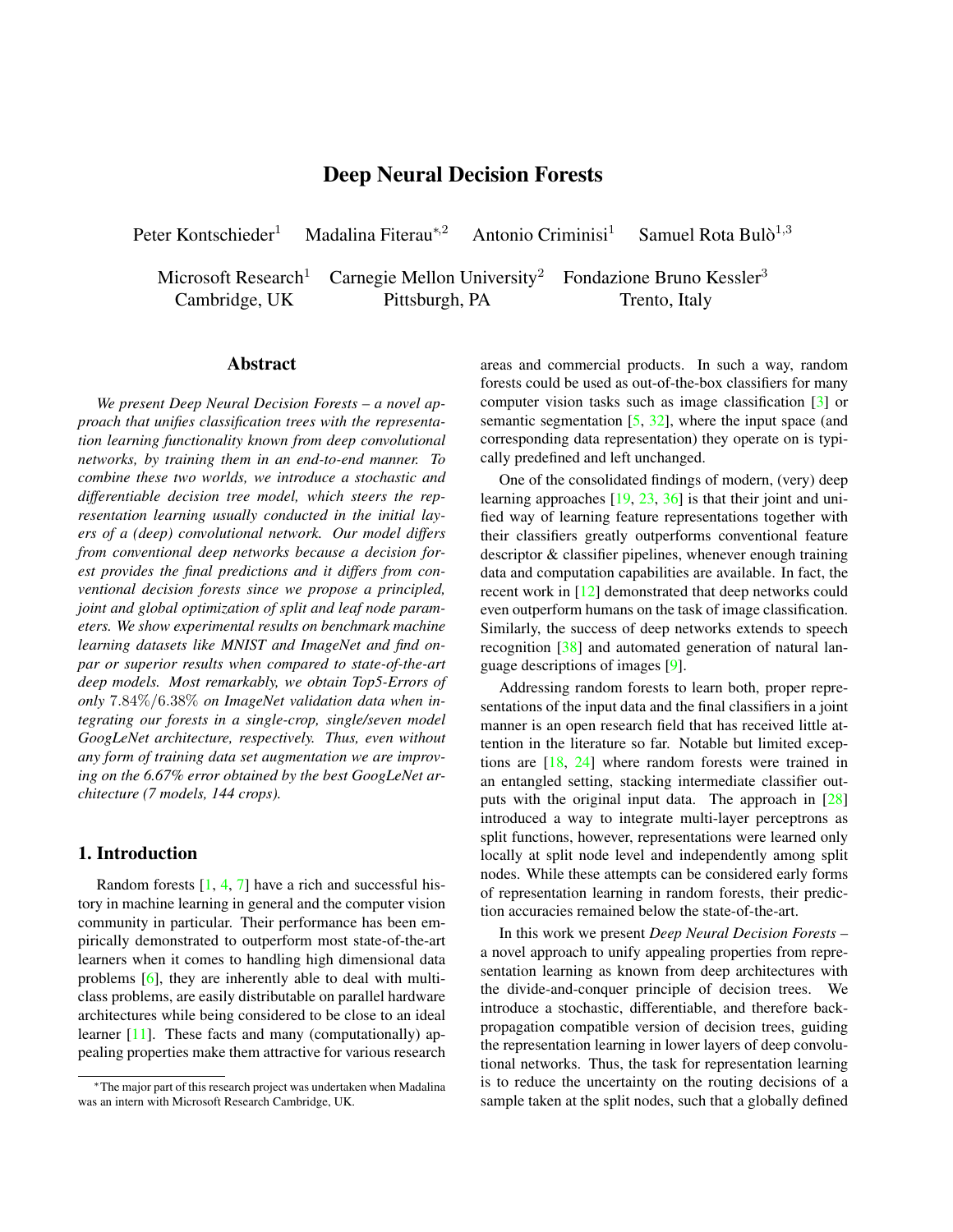<span id="page-1-4"></span>loss function is minimized.

Additionally, the optimal predictions for all leaves of our trees given the split decisions can be obtained by minimizing a convex objective and we provide an optimization algorithm for it that does not resort to tedious step-size selection. Therefore, at test time we can take the optimal decision for a sample ending up in the leaves, with respect to all the training data and the current state of the network.

Our realization of back-propagation trees is modular and we discuss how to integrate them in existing deep learning frameworks such as Caffe [\[16\]](#page-8-17), MatConvNet [\[37\]](#page-8-18), Min-erva<sup>[1](#page-1-0)</sup>, etc. supported by standard neural network layer implementations. Of course, we also maintain the ability to use back-propagation trees as (shallow) stand-alone classifiers. We demonstrate the efficacy of our approach on a range of datasets, including MNIST and ImageNet, showing superior or on-par performance with the state-of-the-art.

Related Works. The main contribution of our work relates to enriching decision trees with the capability of representation learning, which requires a tree training approach departing from the prevailing greedy, local optimization procedures typically employed in the literature [\[7\]](#page-8-2). To this end, we will present the parameter learning task in the context of empirical risk minimization. Related approaches of tree training via global loss function minimization were *e.g*. introduced in [\[30\]](#page-8-19) where during training a globally tracked weight distribution guides the optimization, akin to concepts used in boosting. The work in [\[15\]](#page-8-20) introduced regression tree fields for the task of image restoration, where leaf parameters were learned to parametrize Gaussian conditional random fields, providing different types of interaction. In [\[35\]](#page-8-21), fuzzy decision trees were presented, including a training mechanism similar to back-propagation in neural networks. Despite sharing some properties in the way parent-child relationships are modeled, our work differs as follows: i) We provide a globally optimal strategy to estimate predictions taken in the leaves (whereas [\[35\]](#page-8-21) simply uses histograms for probability mass estimation). ii) The aspect of representation learning is absent in [\[35\]](#page-8-21) and iii) We do not need to specify additional hyper-parameters which they used for their routing functions (which would potentially account for millions of additional hyper-parameters needed in the ImageNet experiments). The work in [\[24\]](#page-8-15) investigated the use of sigmoidal functions for the task of differentiable information gain maximization. In [\[25\]](#page-8-22), an approach for global tree refinement was presented, proposing joint optimization of leaf node parameters for trained trees together with pruning strategies to counteract overfitting. The work in [\[26\]](#page-8-23) describes how (greedily) trained, cascaded random forests can be represented by deep networks (and refined by additional training), building upon the work

in [\[31\]](#page-8-24) (which describes the mapping of decision trees into multi-layer neural networks).

In [\[2\]](#page-8-25), a Bayesian approach using priors over all parameters is introduced, where also sigmoidal functions are used to model splits, based on linear functions on the input (*c.f* . the non-Bayesian work from Jordan [\[17\]](#page-8-26)). Other hierarchical mixture of expert approaches can also be considered as tree-structured models, however, lacking both, representation learning and ensemble aspects.

## <span id="page-1-2"></span>2. Decision Trees with Stochastic Routing

Consider a classification problem with input and (finite) output spaces given by X and Y, respectively. A *decision tree* is a tree-structured classifier consisting of decision (or split) nodes and prediction (or leaf) nodes. Decision nodes indexed by  $N$  are internal nodes of the tree, while prediction nodes indexed by  $\mathcal L$  are the terminal nodes of the tree. Each prediction node  $\ell \in \mathcal{L}$  holds a probability distribution  $\pi_{\ell}$  over Y. Each decision node  $n \in \mathcal{N}$  is instead assigned a decision function  $d_n(\cdot; \Theta) : \mathcal{X} \to [0, 1]$  parametrized by Θ, which is responsible for routing samples along the tree. When a sample  $x \in \mathcal{X}$  reaches a decision node n it will be sent to the left or right subtree based on the output of  $d_n(x; \Theta)$ . In standard decision forests,  $d_n$  is binary and the routing is deterministic. In this paper we will consider rather a probabilistic routing, *i.e*. the routing direction is the output of a Bernoulli random variable with mean  $d_n(\mathbf{x}; \Theta)$ . Once a sample ends in a leaf node  $\ell$ , the related tree prediction is given by the class-label distribution  $\pi_{\ell}$ . In the case of stochastic routings, the leaf predictions will be averaged by the probability of reaching the leaf. Accordingly, the final prediction for sample  $x$  from tree  $T$  with decision nodes parametrized by  $\Theta$  is given by

<span id="page-1-3"></span>
$$
\mathbb{P}_T[y|\boldsymbol{x},\Theta,\boldsymbol{\pi}] = \sum_{\ell \in \mathcal{L}} \pi_{\ell y} \mu_{\ell}(\boldsymbol{x}|\Theta), \qquad (1)
$$

where  $\pi = (\pi_\ell)_{\ell \in \mathcal{L}}$  and  $\pi_{\ell y}$  denotes the probability of a sample reaching leaf  $\ell$  to take on class y, while  $\mu_{\ell}(\mathbf{x}|\Theta)$  is regarded as the *routing function* providing the probability that sample  $x$  will reach leaf  $\ell$ . Clearly,  $\sum_{\ell} \mu_{\ell}(x|\Theta) = 1$ for all  $x \in \mathcal{X}$ .

In order to provide an explicit form for the routing function we introduce the following binary relations that depend on the tree's structure:  $\ell \swarrow n$ , which is true if  $\ell$  belongs to the left subtree of node n, and  $n \searrow \ell$ , which is true if  $\ell$ belongs to the right subtree of node  $n$ . We can now exploit these relations to express  $\mu_{\ell}$  as follows:

<span id="page-1-1"></span>
$$
\mu_{\ell}(\boldsymbol{x}|\Theta) = \prod_{n \in \mathcal{N}} d_n(\boldsymbol{x};\Theta)^{1_{\ell \swarrow n}} \bar{d}_n(\boldsymbol{x};\Theta)^{1_{n \searrow \ell}}, \quad (2)
$$

where  $\bar{d}_n(\mathbf{x}; \Theta) = 1 - d_n(\mathbf{x}; \Theta)$ , and  $\mathbb{1}_P$  is an indicator function conditioned on the argument P. Although the

<span id="page-1-0"></span><sup>1</sup><https://github.com/dmlc/minerva>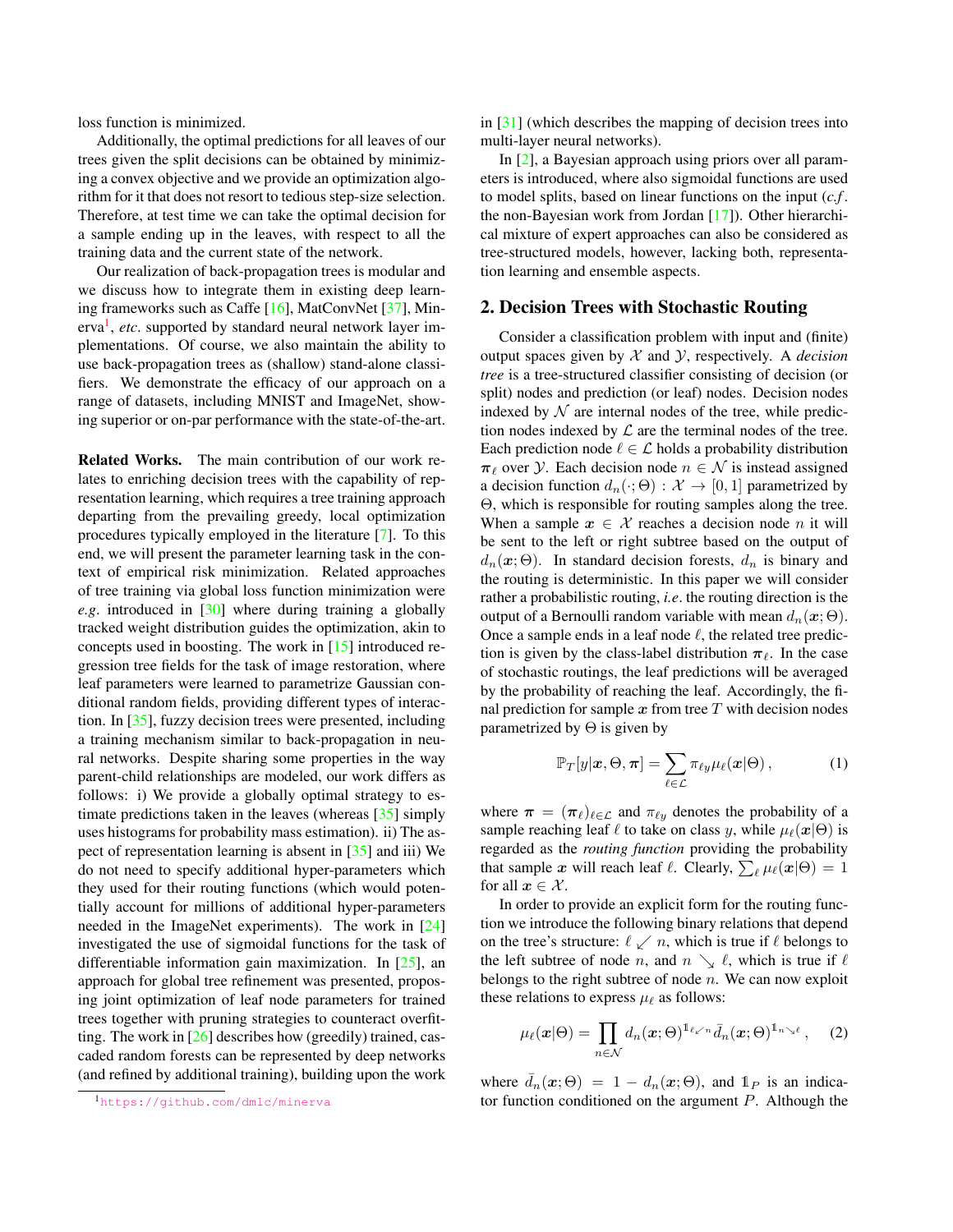<span id="page-2-7"></span>

<span id="page-2-0"></span>Figure 1. Each node  $n \in \mathcal{N}$  of the tree performs routing decisions via function  $d_n(·)$  (we omit the parametrization Θ). The black path shows an exemplary routing of a sample  $x$  along a tree to reach leaf  $\ell_4$ , which has probability  $\mu_{\ell_4} = d_1(\boldsymbol{x})\bar{d}_2(\boldsymbol{x})\bar{d}_5(\boldsymbol{x})$ .

product in [\(2\)](#page-1-1) runs over all nodes, only decision nodes along the path from the root node to the leaf  $\ell$  contribute to  $\mu_{\ell}$ , because for all other nodes  $\mathbb{1}_{\ell \swarrow n}$  and  $\mathbb{1}_{n \searrow \ell}$  will be both 0 (assuming  $0^0 = 1$  $0^0 = 1$ , see Fig. 1 for an illustration).

Decision nodes In the rest of the paper we consider decision functions delivering a stochastic routing with decision functions defined as follows:

<span id="page-2-2"></span>
$$
d_n(\boldsymbol{x}; \Theta) = \sigma(f_n(\boldsymbol{x}; \Theta)), \qquad (3)
$$

where  $\sigma(x) = (1 + e^{-x})^{-1}$  is the sigmoid function, and  $f_n(\cdot; \Theta) : \mathcal{X} \to \mathbb{R}$  is a real-valued function depending on the sample and the parametrization Θ. Further details about the functions  $f_n$  can be found in Section [4.1,](#page-3-0) but intuitively depending on how we choose these functions we can model trees having shallow decisions (*e.g*. such as in oblique forests [\[13\]](#page-8-27)) as well as deep ones.

Forests of decision trees. A forest is an ensemble of decision trees  $\mathcal{F} = \{T_1, \ldots, T_k\}$ , which delivers a prediction for a sample x by averaging the output of each tree, *i.e*.

<span id="page-2-5"></span>
$$
\mathbb{P}_{\mathcal{F}}[y|\boldsymbol{x}] = \frac{1}{k} \sum_{h=1}^{k} \mathbb{P}_{T_h}[y|\boldsymbol{x}], \qquad (4)
$$

omitting the tree parameters for notational convenience.

## 3. Learning Trees by Back-Propagation

Learning a decision tree modeled as in Section [2](#page-1-2) requires estimating both, the decision node parametrizations  $\Theta$  and the leaf predictions  $\pi$ . For their estimation we adhere to the minimum empirical risk principle with respect to a given data set  $\mathcal{T} \subset \mathcal{X} \times \mathcal{Y}$  under log-loss, *i.e.* we search for the minimizers of the following risk term:

<span id="page-2-1"></span>
$$
R(\Theta, \pi; \mathcal{T}) = \frac{1}{|\mathcal{T}|} \sum_{(\bm{x}, y) \in \mathcal{T}} L(\Theta, \pi; \bm{x}, y), \quad (5)
$$

where  $L(\Theta, \pi; x, y)$  is the log-loss term for the training sample  $(x, y) \in \mathcal{T}$ , which is given by

$$
L(\Theta, \pi; \mathbf{x}, y) = -\log(\mathbb{P}_T[y|\mathbf{x}, \Theta, \pi]), \tag{6}
$$

and  $\mathbb{P}_T$  is defined as in [\(1\)](#page-1-3).

We consider a two-step optimization strategy, described in the rest of this section, where we alternate updates of  $\Theta$ with updates of  $\pi$  in a way to minimize [\(5\)](#page-2-1).

### <span id="page-2-4"></span>3.1. Learning Decision Nodes

All decision functions depend on a common parameter Θ, which in turn parametrizes each function  $f_n$  in [\(3\)](#page-2-2). So far, we made no assumptions about the type of functions in  $f_n$ , therefore nothing prevents the optimization of the risk with respect to  $\Theta$  for a given  $\pi$  from eventually becoming a difficult and large-scale optimization problem. As an example, Θ could absorb all the parameters of a deep neural network having  $f_n$  as one of its output units. For this reason, we will employ a Stochastic Gradient Descent (SGD) approach to minimize the risk with respect to  $\Theta$ , as commonly done in the context of deep neural networks:

<span id="page-2-6"></span>
$$
\Theta^{(t+1)} = \Theta^{(t)} - \eta \frac{\partial R}{\partial \Theta}(\Theta^{(t)}, \pi; \mathcal{B})
$$

$$
= \Theta^{(t)} - \frac{\eta}{|\mathcal{B}|} \sum_{(\mathbf{x}, y) \in \mathcal{B}} \frac{\partial L}{\partial \Theta}(\Theta^{(t)}, \pi; \mathbf{x}, y)
$$
(7)

Here,  $0 < \eta$  is the learning rate and  $\mathcal{B} \subseteq \mathcal{T}$  is a random subset (*a.k.a.* mini-batch) of samples from the training set. Although not shown explicitly, we additionally consider a momentum term to smooth out the variations of the gradients. The gradient of the loss L with respect to  $\Theta$  can be decomposed by the chain rule as follows

$$
\frac{\partial L}{\partial \Theta}(\Theta, \pi; \mathbf{x}, y) = \sum_{n \in \mathcal{N}} \frac{\partial L(\Theta, \pi; \mathbf{x}, y)}{\partial f_n(\mathbf{x}; \Theta)} \frac{\partial f_n(\mathbf{x}; \Theta)}{\partial \Theta}.
$$
 (8)

Here, the gradient term that depends on the decision tree is given by

<span id="page-2-3"></span>
$$
\frac{\partial L(\Theta,\boldsymbol{\pi};\boldsymbol{x},y)}{\partial f_n(\boldsymbol{x};\Theta)} = d_n(\boldsymbol{x};\Theta)A_{n_r} - \bar{d}_n(\boldsymbol{x};\Theta)A_{n_l},\quad (9)
$$

where  $n_l$  and  $n_r$  indicate the left and right child of node n, respectively, and we define  $A_m$  for a generic node  $m \in \mathcal{N}$ as

$$
A_m = \frac{\sum_{\ell \in \mathcal{L}_m} \pi_{\ell y} \mu_{\ell}(\boldsymbol{x}|\Theta)}{\mathbb{P}_T[y|\boldsymbol{x},\Theta,\boldsymbol{\pi}]}
$$

.

With  $\mathcal{L}_m \subseteq \mathcal{L}$  we denote the set of leaves held by the subtree rooted in node  $m$ . Detailed derivations of  $(9)$  can be found in Section 2 of the supplementary document. More-over, in Section [4](#page-3-1) we describe how  $A_m$  can be efficiently computed for all nodes  $m$  with a single pass over the tree.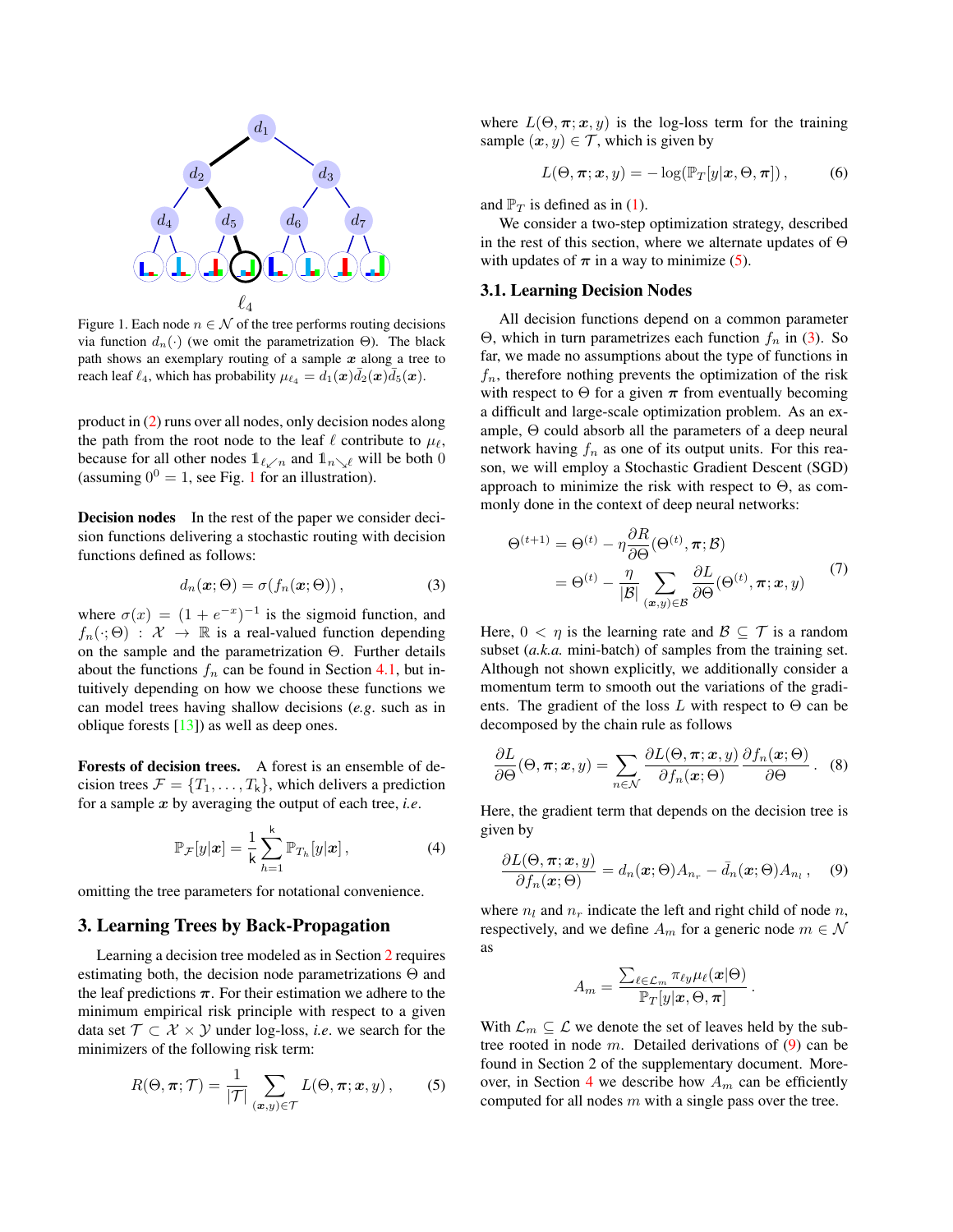<span id="page-3-7"></span>As a final remark, we considered also an alternative optimization procedure to SGD, namely Resilient Back-Propagation (RPROP) [\[27\]](#page-8-28), which automatically adapts a specific learning rate for each parameter based on the sign change of its risk partial derivative over the last iteration.

#### <span id="page-3-4"></span>3.2. Learning Prediction Nodes

Given the update rules for the decision function parameters Θ from the previous subsection, we now consider the problem of minimizing [\(5\)](#page-2-1) with respect to  $\pi$  when  $\Theta$  is fixed, *i.e*.

<span id="page-3-2"></span>
$$
\min_{\boldsymbol{\pi}} R(\Theta, \boldsymbol{\pi}; \mathcal{T}). \tag{10}
$$

This is a *convex* optimization problem and a global solution can be easily recovered. A similar problem has been encountered in the context of decision trees in [\[28\]](#page-8-16), but only at the level of a single node. In our case, however, the whole tree is taken into account, and we are jointly estimating *all* the leaf predictions.

In order to compute a global minimizer of  $(10)$  we propose the following iterative scheme:

<span id="page-3-3"></span>
$$
\pi_{\ell y}^{(t+1)} = \frac{1}{Z_{\ell}^{(t)}} \sum_{(\mathbf{x}, y') \in \mathcal{T}} \frac{\mathbb{1}_{y=y'} \pi_{\ell y}^{(t)} \mu_{\ell}(\mathbf{x}|\Theta)}{\mathbb{P}_{T}[y|\mathbf{x}, \Theta, \pi^{(t)}]}, \qquad (11)
$$

for all  $\ell \in \mathcal{L}$  and  $y \in \mathcal{Y}$ , where  $Z_{\ell}^{(t)}$  $\ell^{(i)}$  is a normalizing factor ensuring that  $\sum_{y} \pi_{\ell y}^{(t+1)} = 1$ . The starting point  $\pi^{(0)}$ can be arbitrary as long as every element is positive. A typical choice is to start from the uniform distribution in all leaves, *i.e.*  $\pi_{\ell y}^{(0)} = |\mathcal{Y}|^{-1}$ . It is interesting to note that the update rule in  $(11)$  is step-size free and it guarantees a strict decrease of the risk at each update until a fixed-point is reached (see proof in supplementary material).

As opposed to the update strategy for Θ, which is based on mini-batches, we adopt an offline learning approach to obtain a more reliable estimate of  $\pi$ , because suboptimal predictions in the leaves have a strong impact on the final prediction. Moreover, we interleave the update of  $\pi$  with a whole epoch of stochastic updates of  $\Theta$  as described in the previous subsection.

#### <span id="page-3-6"></span>3.3. Learning a Forest

So far we have dealt with a single decision tree setting. Now, we consider an ensemble of trees  $\mathcal{F}$ , where all trees can possibly share same parameters in Θ, but each tree can have a different structure with a different set of decision functions (still defined as in  $(3)$ ), and independent leaf predictions  $\pi$ .

Since each tree in forest  $F$  has its own set of leaf parameters  $\pi$ , we can update the prediction nodes of each tree independently as described in Subsection [3.2,](#page-3-4) given the current estimate of Θ.

As for  $\Theta$ , instead, we randomly select a tree in F for each mini-batch and then we proceed as detailed in Subsection [3.1](#page-2-4) for the SGD update. This strategy somewhat resembles the basic idea of Dropout  $[34]$ , where each SGD update is potentially applied to a different network topology, which is sampled according to a specific distribution. In addition, updating individual trees instead of the entire forest reduces the computational load during training.

During test time, as shown in [\(4\)](#page-2-5), the prediction delivered by each tree is averaged to produce the final outcome.

#### 3.4. Summary of the Learning Procedure

The learning procedure is summarized in Algorithm [1.](#page-3-5) We start with a random initialization of the decision nodes parameters Θ and iterate the learning procedure for a predetermined number of epochs, given a training set  $\mathcal T$ . At each epoch, we initially obtain an estimation of the prediction node parameters  $\pi$  given the actual value of  $\Theta$  by running the iterative scheme in  $(11)$ , starting from the uniform distribution in each leaf, *i.e.*  $\pi_{\ell y}^{(0)} = |\mathcal{Y}|^{-1}$ . Then we split the training set into a random sequence of mini-batches and we perform for each mini-batch a SGD update of  $\Theta$  as in [\(7\)](#page-2-6). After each epoch we might eventually change the learning rate according to pre-determined schedules.

More details about the computation of some tree-specific terms are given in the next section.

<span id="page-3-5"></span>

| <b>Algorithm 1</b> Learning trees by back-propagation |  |  |  |  |  |  |
|-------------------------------------------------------|--|--|--|--|--|--|
| <b>Require:</b> $\mathcal{T}$ : training set, nEpochs |  |  |  |  |  |  |
| 1: random initialization of $\Theta$                  |  |  |  |  |  |  |
| 2: for all $i \in \{1, \ldots, nEpochs\}$ do          |  |  |  |  |  |  |
| Compute $\pi$ by iterating (11)<br>3:                 |  |  |  |  |  |  |
| break $\tau$ into a set of random mini-batches<br>4:  |  |  |  |  |  |  |
| for all $\beta$ : mini-batch from $\tau$ do<br>5:     |  |  |  |  |  |  |
| Update $\Theta$ by SGD step in (7)<br>6:              |  |  |  |  |  |  |
| end for<br>7:                                         |  |  |  |  |  |  |
| $8:$ end for                                          |  |  |  |  |  |  |
|                                                       |  |  |  |  |  |  |

## <span id="page-3-1"></span>4. Implementation Notes

#### <span id="page-3-0"></span>4.1. Decision Nodes

We have defined decision functions  $d_n$  in terms of realvalued functions  $f_n(\cdot; \Theta)$ , which are not necessarily independent, but coupled through the shared parametrization Θ. Our intention is to endow the trees with feature learning capabilities by embedding functions  $f_n$  within a deep convolutional neural network with parameters Θ. In the specific, we can regard each function  $f_n$  as a linear output unit of a deep network that will be turned into a probabilistic routing decision by the action of  $d_n$ , which applies a sigmoid activation to obtain a response in the  $[0, 1]$  range. Fig. [2](#page-4-0) provides a schematic illustration of this idea, showing how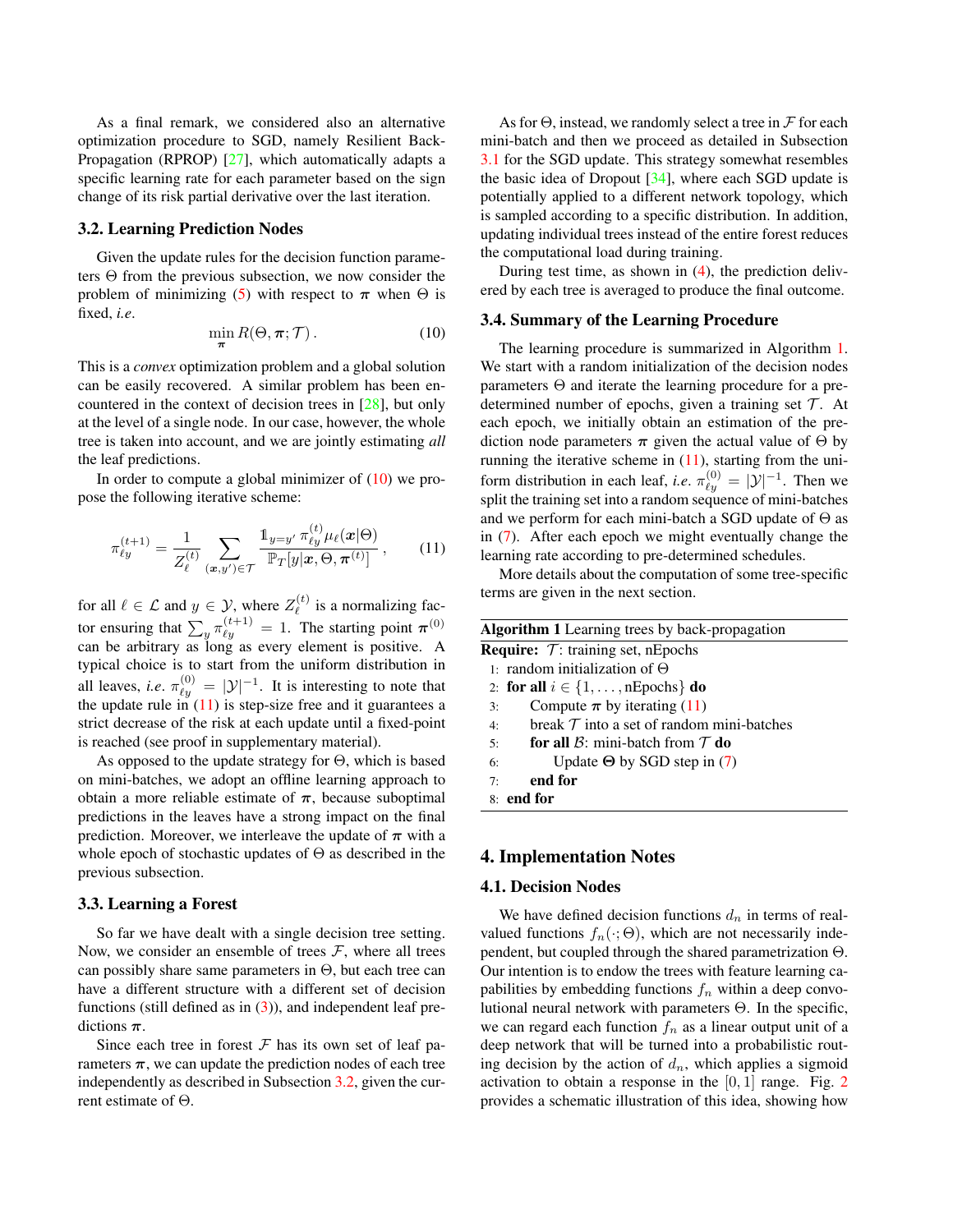<span id="page-4-2"></span>

<span id="page-4-0"></span>Figure 2. Illustration how to implement a deep neural decision forest (dNDF). Top: Deep CNN with variable number of layers, subsumed via parameters Θ. FC block: Fully Connected layer used to provide functions  $f_n(\cdot; \Theta)$  (here: inner products), described in Equ. [\(3\)](#page-2-2). Each output of  $f_n$  is brought in correspondence with a split node in a tree, eventually producing the routing (split) decisions  $d_n(x) = \sigma(f_n(x))$ . The order of the assignments of output units to decision nodes can be arbitrary (the one we show allows a simple visualization). The circles at bottom correspond to leaf nodes, holding probability distributions  $\pi_{\ell}$  as a result from solving the convex optimization problem defined in Equ. [\(10\)](#page-3-2).

decision nodes can be implemented by using typically available fully-connected (or inner-product) and sigmoid layers in DNN frameworks like Caffe or MatConvNet. Easy to see, the number of split nodes is determined by the number of output nodes of the preceding fully-connected layer.

Under the proposed construction, the output units of the deep network are therefore not directly delivering the final predictions, *e.g*. through a Softmax layer, but each unit is responsible for driving the decision of a node in the forest. Indeed, during the forward pass through the deep network, a data sample  $x$  produces soft activations of the routing decisions of the tree that induce via the routing function a mixture of leaf predictions as per  $(1)$ , which will form the final output. Finally, please note that by assuming linear and independent (via separate parametrizations) functions  $f_n(\boldsymbol{x}; \boldsymbol{\theta}_n) = \boldsymbol{\theta}_n^{\top} \boldsymbol{x}$ , we recover a model similar to oblique forests [\[13\]](#page-8-27).

### <span id="page-4-1"></span>4.2. Routing Function

The computation of the routing function  $\mu_{\ell}$  can be carried out by traversing the tree once. Let  $\top \in \mathcal{N}$  be the root node and for each node  $n \in \mathcal{N}$  let  $n_l$  and  $n_r$  denote its left and right child, respectively. We start from the root by setting  $\mu_{\perp} = 1$  and for each node  $n \in \mathcal{N}$  that we visit in breadth-first order we set  $\mu_{n_l} = d_n(\mathbf{x}; \Theta) \mu_n$  and  $\mu_{n_r} = d_n(\mathbf{x}; \Theta) \mu_n$ . At the end, we can read from the leaves the desired values of the routing function.

### 4.3. Learning Decision Nodes

The forward pass of the back-propagation algorithm precomputes the values of the routing function  $\mu_{\ell}(\mathbf{x}; \Theta)$  and the value of the tree prediction  $\mathbb{P}_T[y|\mathbf{x}, \Theta, \pi]$  for each sample  $(x, y)$  in the mini-batch B. The backward pass requires the computation of the gradient term in [\(9\)](#page-2-3) for each sample  $(x, y)$  in the mini-batch. This can be carried out by a single, bottom-up tree traversal. We start by setting

$$
A_{\ell} = \frac{\pi_{\ell y} \mu_{\ell}(\boldsymbol{x};\Theta)}{\mathbb{P}_T[y|\boldsymbol{x},\Theta,\boldsymbol{\pi}]}
$$

for each  $\ell \in \mathcal{L}$ . Then we visit the tree in reversed breadthfirst order (bottom-up). Once in a node  $n \in \mathcal{N}$ , we can compute the partial derivative in [\(9\)](#page-2-3) since we can read  $A_{n_l}$ and  $A_{n_r}$  from the children, and we set  $A_n = A_{n_l} + A_{n_r}$ , which will be required by the parent node.

#### 4.4. Learning Prediction Nodes

Before starting the iterations in  $(11)$ , we precomputed  $\mu_{\ell}(\mathbf{x}; \Theta)$  for each  $\ell \in \mathcal{L}$  and for each sample x in the training set, as detailed in Subsection [4.2.](#page-4-1) The iterative scheme requires few iterations to converge to a solution with an acceptable accuracy (20 iterations were enough for all our experiments).

### 5. Experiments

Our experiments illustrate both, the performance of shallow neural decision forests (sNDFs) as standalone classifiers, as well as their effect when used as classifiers in deep, convolutional neural networks (dNDF). To this end, we evaluate our proposed classifiers on diverse datasets, covering a broad range of classification tasks (ranging from simple binary classification of synthetically generated data up to large-scale image recognition on the 1000-class ImageNet dataset).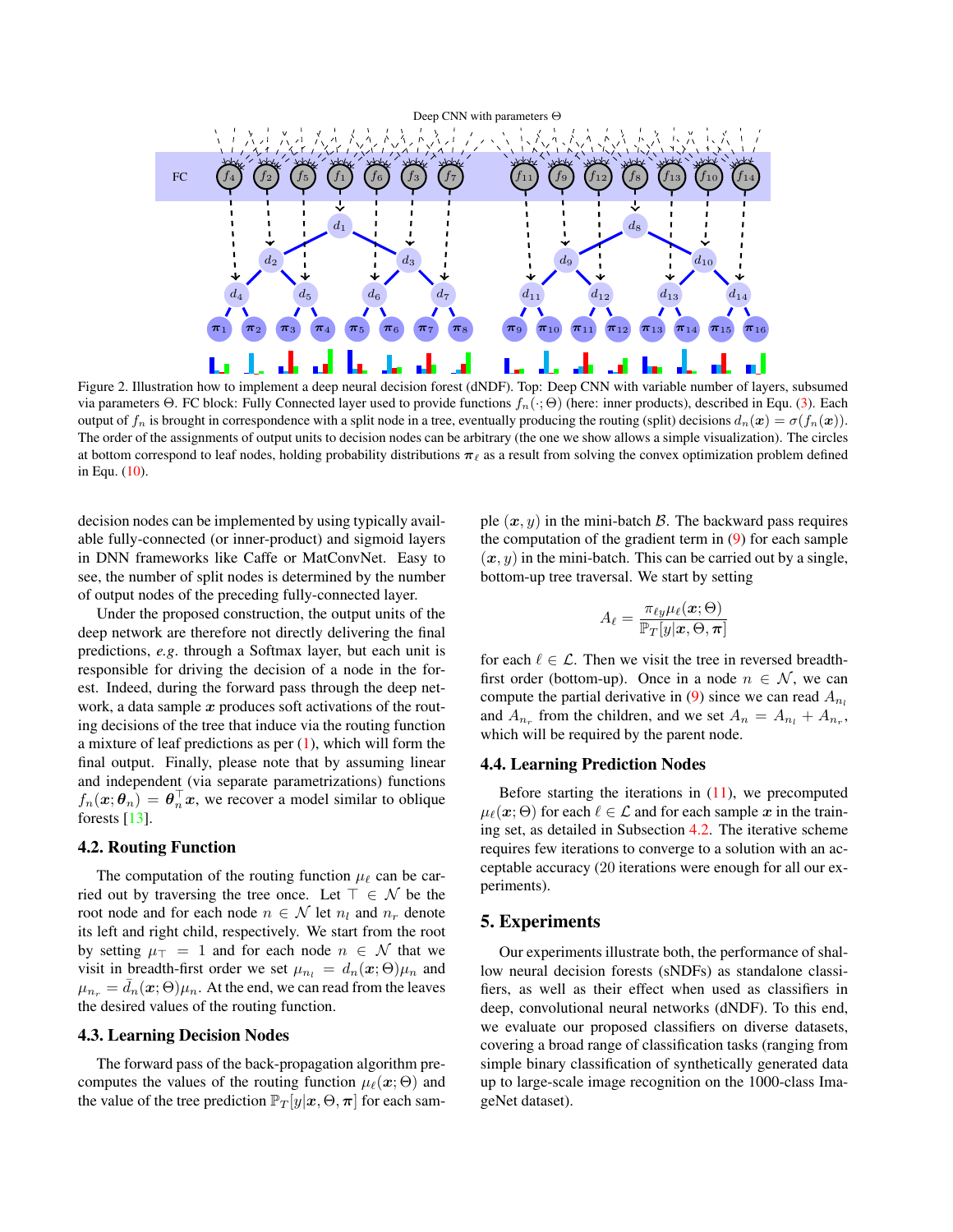<span id="page-5-2"></span>

|                                        | $G50c$ [33]      | Letter $[10]$   | USPS $[14]$     | MNIST <sup>[20]</sup> | Char74k[8]       |
|----------------------------------------|------------------|-----------------|-----------------|-----------------------|------------------|
| # Train Samples                        | 50               | 16000           | 7291            | 60000                 | 66707            |
| # Test Samples                         | 500              | 4000            | 2007            | 10000                 | 7400             |
| # Classes                              | 2                | 26              | 10              | 10                    | 62               |
| # Input dimensions                     | 50               | 16              | 256             | 784                   | 64               |
| Alternating Decision Forest (ADF) [30] | $18.71 \pm 1.27$ | $3.52 + 0.17$   | $5.59 \pm 0.16$ | $2.71 \pm 0.10$       | $16.67 \pm 0.21$ |
| Shallow Neural Decision Forest (sNDF)  | $17.4 \pm 1.52$  | $2.92 \pm 0.17$ | $5.01 \pm 0.24$ | $2.8 \pm 0.12$        | $16.04 \pm 0.20$ |
| Tree input features                    | 10 (random)      | 8 (random)      | $10x10$ patches | $15x15$ patches       | 10 (random)      |
| Depth                                  |                  | 10              | 10              | 10                    | 12               |
| Number of trees                        | 50               | 70              | 100             | 80                    | 200              |
| Batch size                             | 25               | 500             | 250             | 1000                  | 1000             |

<span id="page-5-0"></span>Table 1. Comparison of alternating decision forests (ADF) to shallow neural decision forests (sNDFs, no hidden layers) on selected standard machine learning datasets. Top: Details about datasets. Middle: Average error [%] (with corresponding standard deviation) obtained from 10 repetitions of the experiment. Bottom: Details about the parametrization of our model.

#### <span id="page-5-1"></span>5.1. Comparison of sNDFs to Forest Classifiers

We first compared sNDFs against state-of-the-art in terms of stand-alone, off-the-shelf forest ensembles. In order to have a fair comparison, our classifier is built *without hidden layers*, *i.e*. we consider feature mappings having the simple form  $f_n(\boldsymbol{x}; \boldsymbol{\theta}_n) = \boldsymbol{\theta}_n^{\top} \boldsymbol{x}$ . We used the 5 datasets in [\[30\]](#page-8-19) to compare the performance of sNDFs to that of Alternating Decision Forests (ADF). The details of this experiment are summarized in Tab. [1.](#page-5-0) For ADF, we provide results reported in their paper and we use their reported maximal tree depth and forest size as an upper bound on the size of our models. Essentially, for each of the datasets, all our trees are less deep and there are fewer of them than in the corresponding ADF models. We used ensembles of different sizes depending on the size of the dataset and the complexity of the learning tasks. In all cases, we use RPROP and the recommended hyper-parameters of the original publication  $[27]$  for split node parameter optimization. We report the average error with standard deviations resulting from 10 repetitions of the experiment. Overall, we outperform ADF, though significant results, with p-values less than 0.05, were obtained for the Letter, USPS and Char74k datasets.

#### 5.2. Improving Performance with dNDF

In the following experiments we integrated our novel forest classifiers in end-to-end image classification pipelines, using multiple convolutional layers for representation learning as typically done in deep learning systems.

### 5.2.1 MNIST

We used the MatConvNet library [\[37\]](#page-8-18) and their reference implementation of LeNet-5 [\[21\]](#page-8-35), for building an end-to-end digit classification system on MNIST training data, replacing the conventionally used Softmax layer by our forest.

The baseline yields an error of 0.9% on test data, which we obtained by re-running the provided example architecture with given settings for optimization, hyper-parameters, *etc*. By using our proposed dNDF on top of LeNet-5, each decision function being driven by an output unit fully connected to the last hidden layer of the CNN, we can reduce the classification error to 0.7%. The ensemble size was fixed to 10 trees, each with a depth of 5. Please note the positive effect on MNIST performance compared to Section [5.1](#page-5-1) when spending additional layers on representation learning.

#### 5.2.2 ImageNet

ImageNet [\[29\]](#page-8-36) is a benchmark for large-scale image recognition tasks and its images are assigned to a single out of 1000 possible ground truth labels. The dataset contains  $\approx$ 1.2M training images, 50.000 validation images and 100.000 test images with average dimensionality of 482x415 pixels. Training and validation data are publicly available and we followed the commonly agreed protocol by reporting *Top5-Errors* on validation data. The GoogLeNet architecture [\[36\]](#page-8-10), which has a reported Top5- Error of 10.07% when used in a single-model, single-crop setting (see first row in Tab. 3 in  $[36]$ ) served as basis for our experiments. It uses 3 Softmax layers at different stages of the network to encourage the construction of informative features, due to its very deep architecture. Each of these Softmax layers gets their input from a Fully Connected (FC) layer, built on top of an Average Pool layer, which in turn is built on top of a corresponding Concat layer. Let DC0, DC1 and DC2 be the Concat layers preceding each of the Softmax layers in GoogLeNet. Let AvgPool0, AvgPool1 and AvgPool2 be the Average Pool layers preceding these Softmax layers. To avoid problems with propagation of gradients given the depth of the network and in order to provide the final classification layers with the features obtained in the early stages of the pipeline, we have also supplied DC0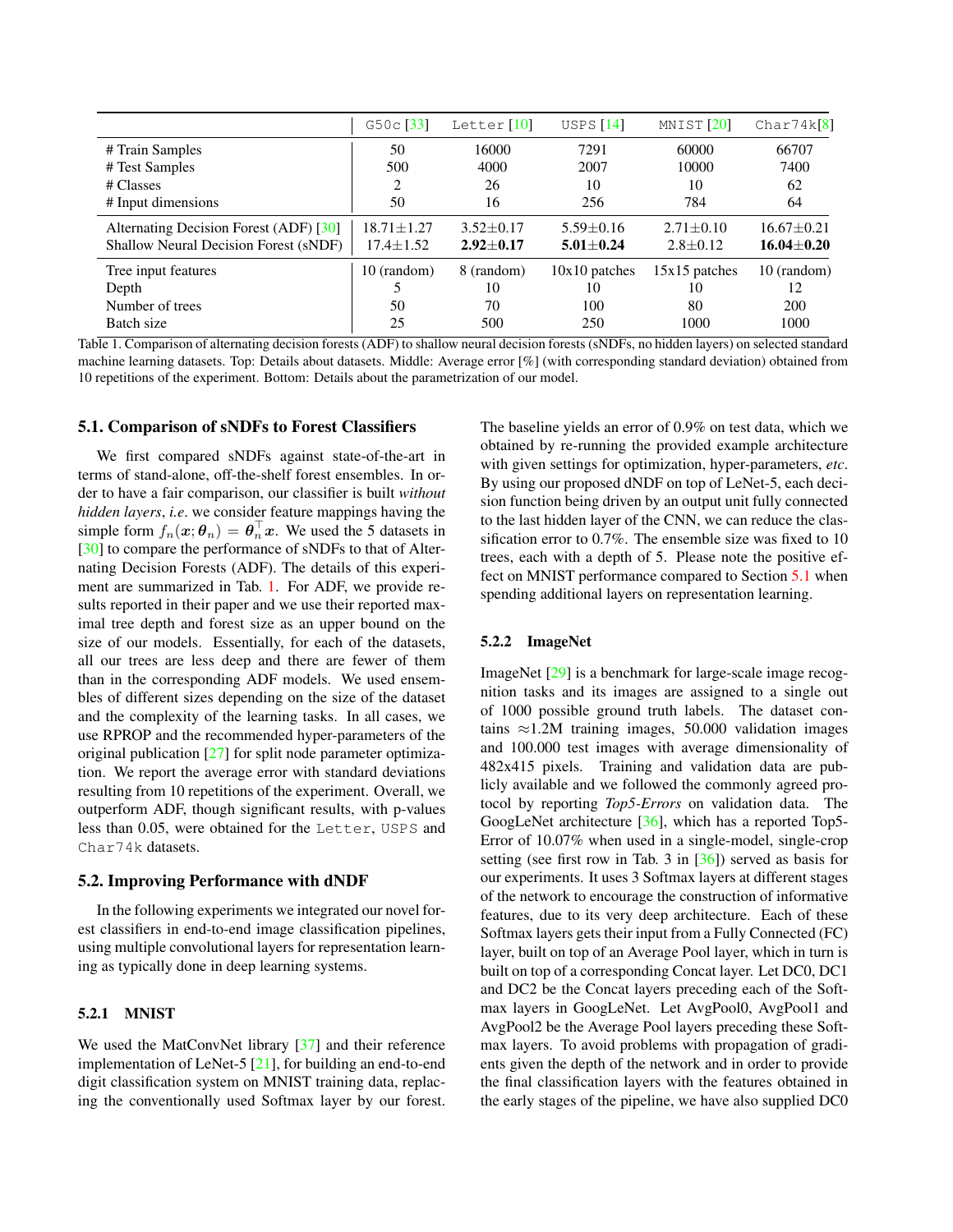<span id="page-6-2"></span>

|                  | GoogLeNet $[36]$                             |    |     |  |    | $GoogleNet\star$ | dNDF.NET  |       |          |       |
|------------------|----------------------------------------------|----|-----|--|----|------------------|-----------|-------|----------|-------|
| # Models         |                                              |    |     |  |    |                  |           |       |          |       |
| $# \text{Crops}$ |                                              | 10 | 144 |  | 10 | 144              |           |       |          |       |
| Top5-Errors      | $10.07\%$ 9.15\% 7.89\% 8.09\% 7.62\% 6.67\% |    |     |  |    |                  | $10.02\%$ | 7.84% | $7.08\%$ | 6.38% |

<span id="page-6-1"></span>Table 2. Top5-Errors obtained on ImageNet validation data, comparing our dNDF.NET to GoogLeNet( $\star$ ).

as input to AvgPool1 and AvgPool2 and DC1 as input to AvgPool2. We have implemented this modified network using the Distributed (Deep) Machine Learning Common (DMLC) library  $[22]^2$  $[22]^2$  $[22]^2$  and dub it *GoogLeNet*\*. Its singlemodel, single crop Top5-Error is 10.02% (when trained with SGD, 0.9 momentum, fixed learning rate schedule, decreasing the learning rate by 4% every 8 epochs and minibatches composed of 50 images).

In order to obtain a *Deep Neural Decision Forest* architecture coined dNDF.NET, we have replaced each Softmax layer from GoogLeNet $\star$  with a forest consisting of 10 trees (each fixed to depth 15), resulting in a total number of 30 trees. We refer to the individual forests as  $dNDF_0$ (closest to raw input),  $dNDF_1$  (replacing middle loss layer in GoogLeNet $\star$ ) and dNDF<sub>2</sub> (as terminal layer). We provide a visualization for our dNDF.NET architecture in the supplementary document. Following the implementation guideline in Subsection [4.1,](#page-3-0) we randomly selected 500 output dimensions of the respectively preceding layers in GoogLeNet $\star$  for each decision function  $f_n$ . In such a way, a single FC layer with #trees  $\times$  #split nodes/tree output units provides all the split node inputs per  $dNDF_x$ . The resulting architecture was implemented in DMLC as well, and we trained the network for 1000 epochs using (mini-) batches composed of 100.000 images (which was feasible due to distribution of the computational load to a cluster of 52 CPUs and 12 hosts, where each host is equipped with a NVIDIA Tesla K40 GPU).

For posterior learning, we only update the leaf node predictions of the tree that also receives split node parameter updates, *i.e*. the randomly selected one as described in Subsection [3.3.](#page-3-6) To improve computational efficiency, we consider only the samples of the current mini-batch for posterior learning, while *all* the training data could be used in principle. However, since we use mini-batches composed of 100.000 samples, we can approximate the training set sufficiently well while simultaneously introducing a positive, regularizing effect.

Tab. [2](#page-6-1) provides a summary of Top5-Errors on validation data for our proposed dNDF.NET against GoogLeNet and GoogLeNet $\star$ . We ascribe the improvements on the single crop, single model setting (Top5-Error of only 7.84%) to our proposed approach, as the only architectural difference to GoogLeNet $\star$  (Top5-Error of 10.02%) is deploying

our dNDFs. By using an ensemble of 7 dNDF.NETs (still single crop inputs), we can improve further and obtain a Top5-Error of 6.38%, which is better than the best result of 6.67%, obtained with 7 GoogLeNets using 144 crops per image [\[36\]](#page-8-10). Next, we discuss some operational characteristics of our single-model, single-crop setting.

Evaluation of tree nodes Intuitively, a tree-structured classifier aims to produce *pure* leaf node distributions. This means that the training error is reduced by (repeatedly) partitioning the input space in a way such that it correlates with target classes in Y.

Analyzing the outputs of decision functions  $f_n$  is informative about the routing uncertainties for a given sample  $x$ , as it traverses the tree(s). In Fig.  $3$ , we show histograms of all available split node outputs of our three forests (*i.e*.  $dNDF_0$ ,  $dNDF_1$ ,  $dNDF_2$ ) for all samples of the validation set after running for 100, 500 and 1000 epochs over the training data. The leftmost histogram (after 100 training epochs) shows the highest uncertainty about the routing direction, *i.e*. the split decisions are not yet very crisp such that a sample will be routed to many leaf nodes. As training progresses (middle and right plots after 500 and 1000 epochs), we can see how the distributions get very peaked at 0 and 1 (*i.e*. samples are routed either to the left or right child with low uncertainty), respectively. As a result, the samples will only be routed to a small subset of available leaf nodes with reasonably high probability. In other words, most available leaves will never be reached from a samplecentric view and therefore only a small number of overall paths needs to be evaluated at test time. As part of future work and in order to decrease computational load, we plan to route samples along the trees by sampling from these split distributions, rather than sending them to every leaf node.

To assess the quality of the resulting leaf posterior distributions obtained from the global optimization procedure, we illustrate how the mean leaf entropy develops as a function of training epochs (see Fig. [4\)](#page-7-1). To this end, we randomly selected 1024 leaves from all available ones per tree and computed their mean entropy after each epoch. The highest entropy would result from a uniform distribution and is  $\approx$ 9.96 bits for a 1000-class problem. Instead, we want to obtain highly peaked distributions for the leaf predictors, leading to low entropy. Indeed, the average entropy decreases as training progresses, confirming the efficacy of our proposed leaf node parameter learning approach.

<span id="page-6-0"></span><sup>2</sup>https://github.com/dmlc/cxxnet.git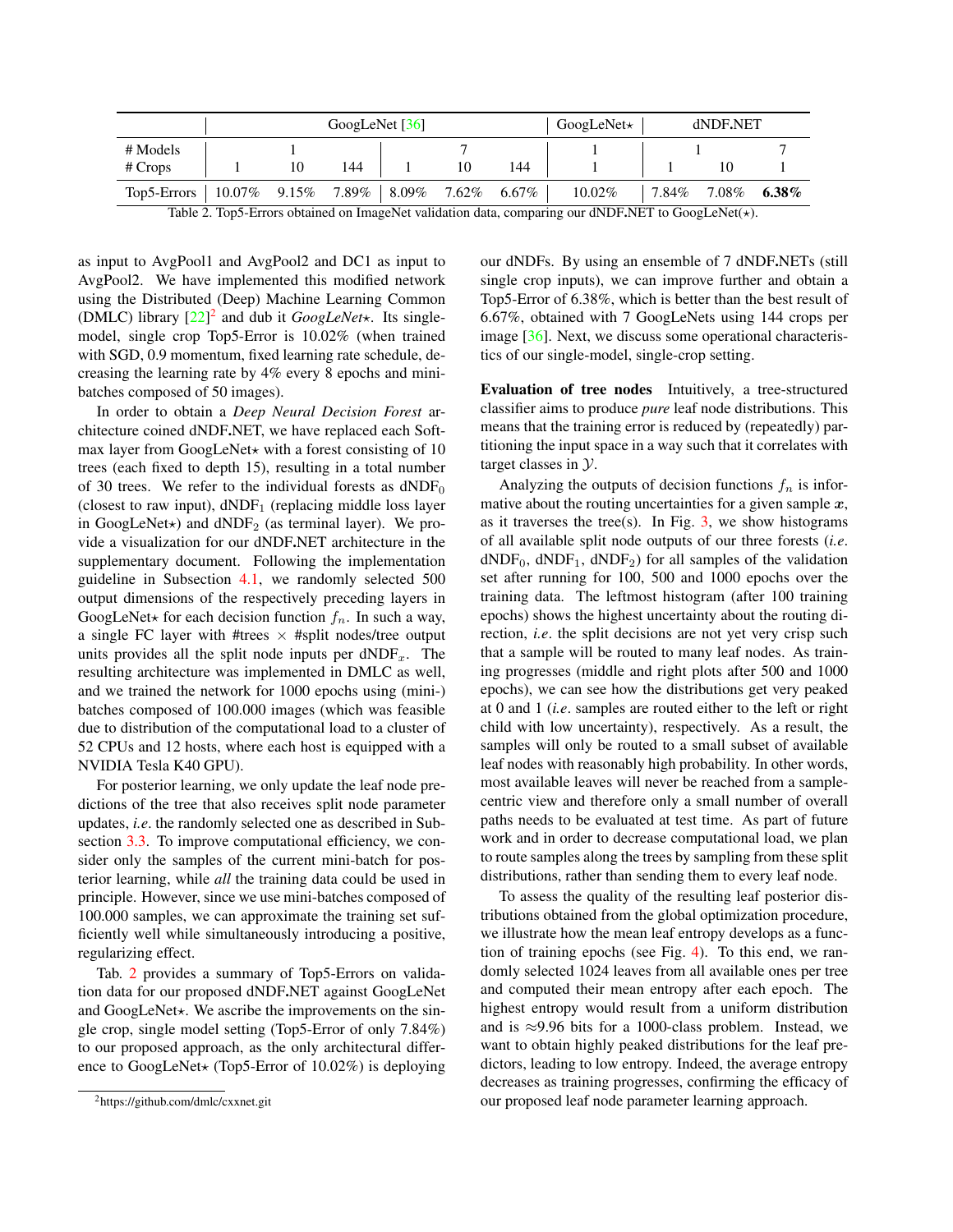

<span id="page-7-0"></span>Figure 3. Histograms over all split node responses of all three forests in dNDF.NET on ImageNet validation data after accomplishing 100 (left), 500 (middle) and 1000 (right) epochs over training data. As training progresses, the split node outputs approach 0 or 1 which corresponds to eliminating routing uncertainty of samples when being propagated through the trees.



<span id="page-7-1"></span>Figure 4. Average leaf entropy development as a function of training epochs in dNDF.NET.

Evaluation of model performance In Fig. [5](#page-7-2) we show the development of Top5-Errors for each  $dNDF_x$  in dNDF.NET as well as their ensemble performances as a function of training epochs. The left plot shows the development over all training epochs (1000 in total) while the right plot is a zoomed view from epochs 500 to 1000 and Top5-Errors  $0-12\%$ . As expected, dNDF<sub>0</sub> (which is closest to the input layer) performs worse than  $dNDF_2$ , which constitutes the final layer of dNDF.NET, however, only by 1.34%. Consequently, the computational load between  $dNDF_0$  and  $dNDF_2$  could be traded for a degradation of only 1.34% in accuracy during inference. Conversely, taking the mean over all three dNDFs yields the lowest Top5- Error of 7.84% after 1000 epochs over training data.

## 6. Conclusions

In this paper we have shown how to model and train stochastic, differentiable decision trees, usable as alternative classifiers for end-to-end learning in (deep) convolutional networks. Prevailing approaches for decision tree training typically operate in a greedy and local manner,



<span id="page-7-2"></span>Figure 5. Top5-Error plots for individual  $dNDF_x$  used in dNDF.NET as well as their joint ensemble errors. Left: Plot over all 1000 training epochs. Right: Zoomed version of left plot, showing Top5-Errors from 0–12% between training epochs 500- 1000.

making representation learning impossible. To overcome this problem, we introduced stochastic routing for decision trees, enabling split node parameter learning via backpropagation. Moreover, we showed how to populate leaf nodes with their optimal predictors, given the current state of the tree/underlying network. We have successfully validated our new decision forest model as stand-alone classifier on standard machine learning datasets and surpass stateof-the-art performance on ImageNet when integrating them in the GoogLeNet architecture, without any form of dataset augmentation.

Acknowledgments Peter and Samuel were partially supported by Novartis Pharmaceuticals and the ASSESS MS project. Madalina was partially supported by the National Science Foundation under Award 1320347 and by the Defense Advanced Research Projects Agency under Contract FA8750-12-2-0324. We thank Alex Smola and Mu Li for granting us access to run ImageNet experiments on their server infrastructure and Darko Zikic for fruitful discussions.